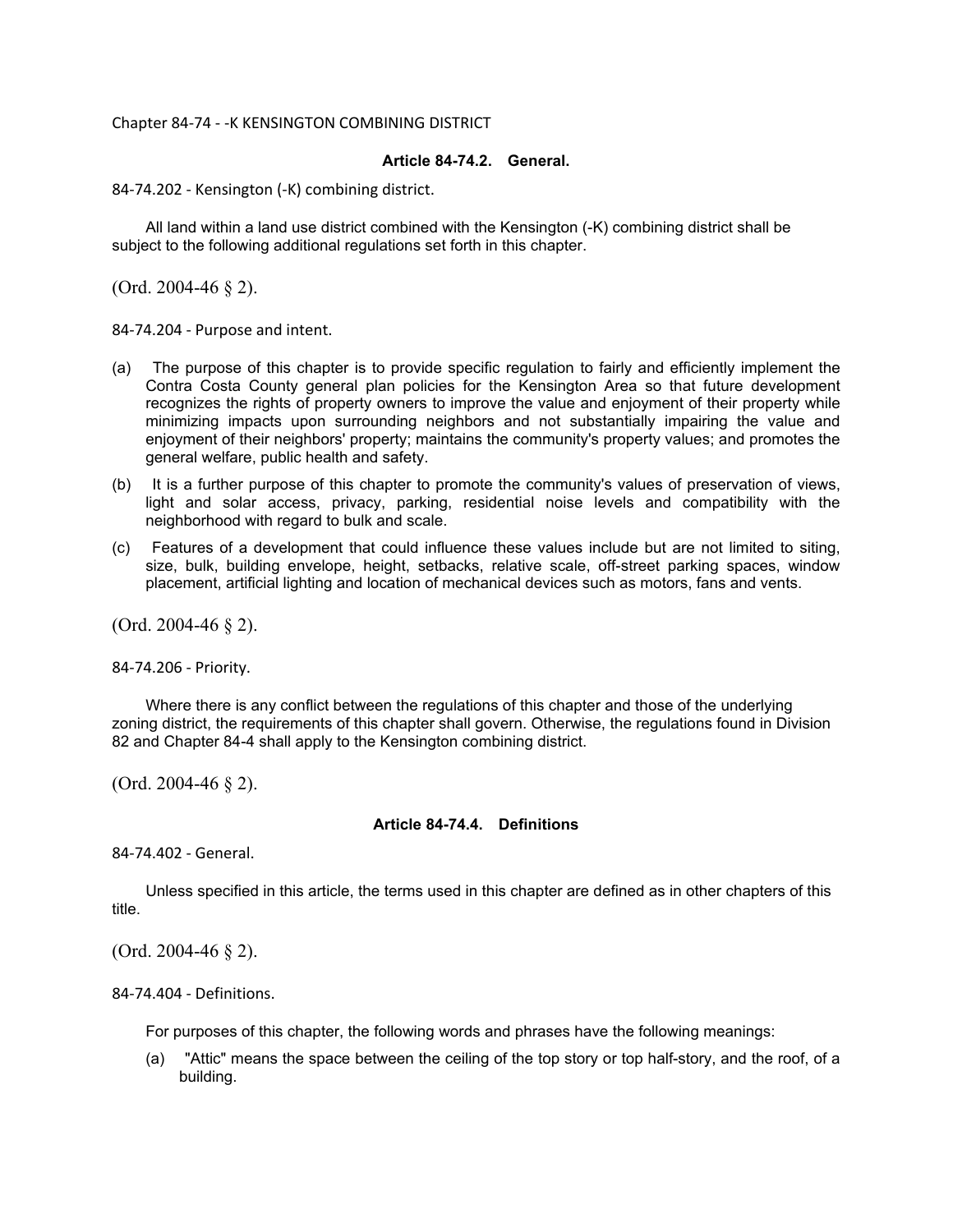- (b) "Basement" means any area in a building or structure where the finished floor directly above the area is less than four feet above preconstruction grade or finished grade, whichever is lower.
- (c) "Bulk" means the volume of the building or structure, including interior courtyard, if any, with height of said courtyard measured to the top plate of the adjoining top story.
- (d) "Crawl space" means an area at, just above, or just below grade and enclosed within the building or structure, which is unconditioned, unfinished and not habitable as a result of insufficient ceiling height to meet applicable building code standards.
- (e) "Design" means the physical characteristics of the building or structure, such as bulk, fenestration, hipped roof and eaves.
- (f) "Development," for the purposes of this chapter, means any building or structure that requires a building permit, unless exempted under Section 84-74.604.
- (g) "Envelope" means a building's or structure's three-dimensional solid figure as defined by the exterior faces of the enclosing walls and roofs and including vertical extensions to the ceiling of the top story of eaves, balconies, decks, fenestration and interior courtyards.
- (h) "Gross floor area" means the total horizontal area in square feet of each floor inclusive of the exterior walls of all buildings on a parcel, as measured at the exterior face of the enclosing wall. Gross floor area includes attached and detached primary and accessory buildings, accessory dwelling units, interior courtyards, garages and carports with roof covering. Gross floor area does not include the area in attics, crawl spaces, basements, and uncovered balconies, decks, and patios.
- (i) "Interior courtyard" means an unroofed area contained within a building that is bounded on at least three sides by roofed interior space, provided the two opposing walls are each at least ten feet in depth.
- (j) "Light" means a living area's access to open sky unobstructed by buildings or structures.
- (k) "Living areas" mean rooms in the residential buildings on a parcel that have at least one exterior window or door. Living areas do not include attics, crawl spaces, basements, accessory buildings, garages and carports.
	- (1) "Neighborhood" and "neighboring" mean real properties within three hundred feet of the subject property. "Sounding neighbors" and "neighbors" mean owners of real properties within three hundred feet of the subject property.
- (m) "Obstruction" means any substantial blockage or diminution by the proposed development on surrounding neighbors' light, solar access, view, or preexisting solar energy systems. An obstruction may be caused by a building, a structure, or by attached appendages, such as fire escapes, open stairways, chimneys, sills, belt-courses, cornices, eaves, trellises or other nonvegetative ornamental features.
- (n) "Parcel area" means the total horizontal area included within the property lines of a parcel.
- (o) "Scale" means the relative size of a building as compared to other buildings in the neighborhood.
- (p) "Siting" means the location of the envelope of a building or structure on a parcel.
- (q) "Solar access" means a living area's direct sunlight unobstructed by buildings or structures.
- (r) "View" means a scene from a window in habitable space of a neighboring residence. The term "view" includes both up-slope and down-slope scenes, but is distant or panoramic range in nature, as opposed to short range. Views include but are not limited to scenes of skylines, bridges, distant cities, distinctive geologic features, hillside terrain, wooded canyons, ridges and bodies of water.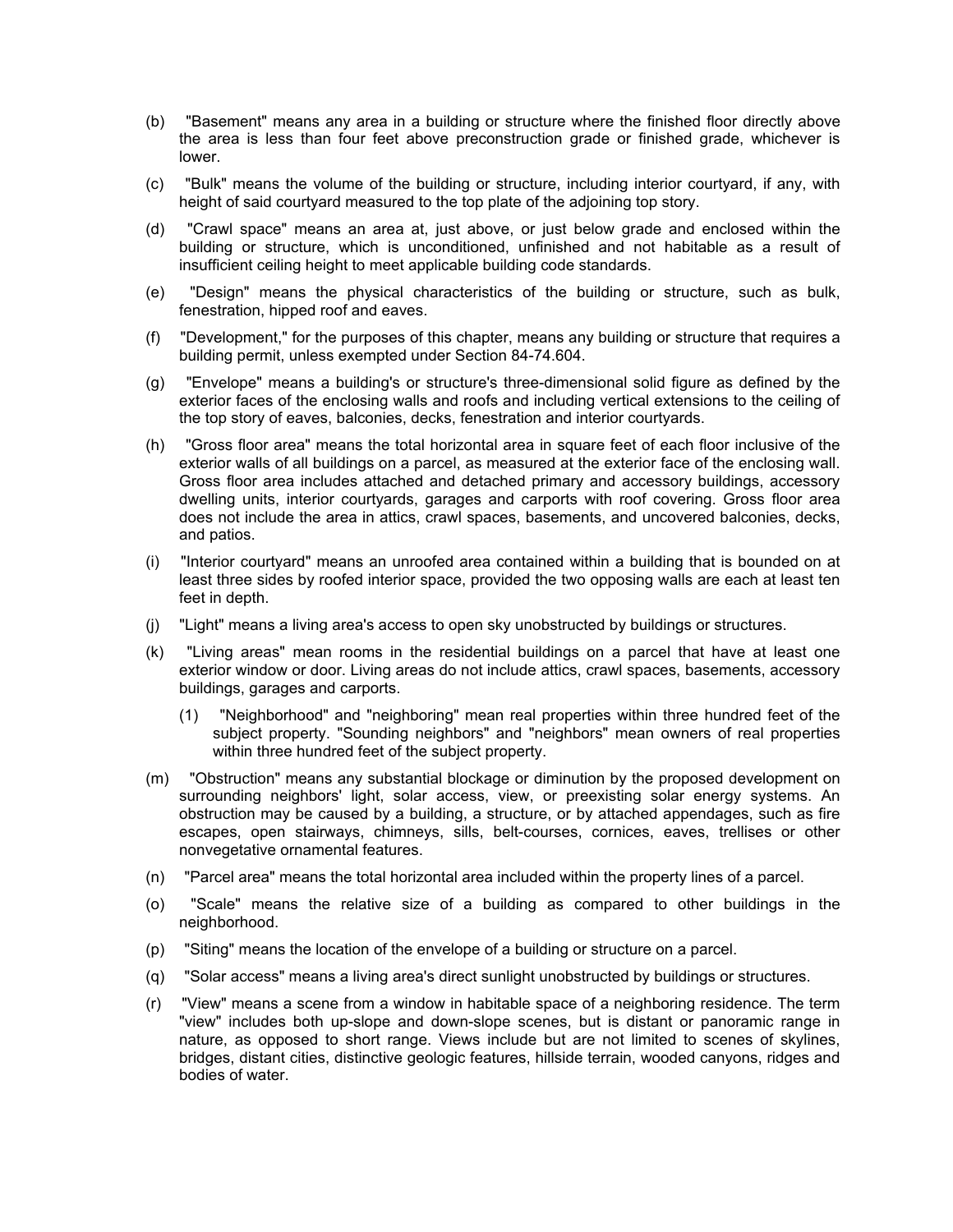## (Ord. No. 2017-11, § V, 5-23-17; Ord. 2004-46 § 2).

### **Article 84-74.6. Exemptions**

84-74.602 - General.

All land within a land use district combined with the -K district is exempt from the provisions of Section 82-10.002(c), Small Lot Occupancy.

(Ord. 2004-46 § 2).

84-74.604 - Exemptions.

The following developments are exempt from the requirements of this chapter:

- (a) Commercial buildings, churches, public buildings, or schools that meet all applicable code requirements.
- (b) One story accessory buildings with an area of less than one hundred twenty square feet sited within the applicable setbacks.
- (c) Repair or replacement of legally constructed residences destroyed or damaged by fire, explosion, act of God or the public enemy, or other accident or catastrophe, if both of the following conditions are satisfied:
	- (1) The siting and envelope are the same; and
	- (2) The application for repair or replacement is submitted within two years of the destruction.
- (d) Developments within the -K District for which application was accepted as complete before the effective date of this chapter.
- (e) Development within an existing building or structure that does not expand its envelope.
- (f) Accessory dwelling units and junior accessory dwelling units in compliance with the provisions of Chapter 82-24.

(Ord. No. 2020-01 , § IV, 1-21-20; Ord. No. 2017-25, § VI, 10-17-17; Ord. No. 2017-11, § VI, 5- 23-17; Ord. No. 2011-05, § VI, 3-15-11; Ord. 2004-46 § 2).

84-74.606 - Reserved.

**Editor's note—** Ord. No. 2020-01, § V, adopted January 21, 2020, repealed § 84-74.606, which pertained to accessory dwelling units and derived from Ord. No. 2017-25, § VII, 10-17-17.

### **Article 84-74.8. Hearing Requirement**

84-74.802 - Threshold standard triggering hearing requirement.

- (a) If the proposed development results in a gross floor area that exceeds the threshold standard set forth in this section, a hearing is required in accordance with Section 84-74.1006.
- (b) The threshold standard is the product of the values of PA and X, increased to the next highest one hundred unless the product of PA and X is evenly divisible by one hundred.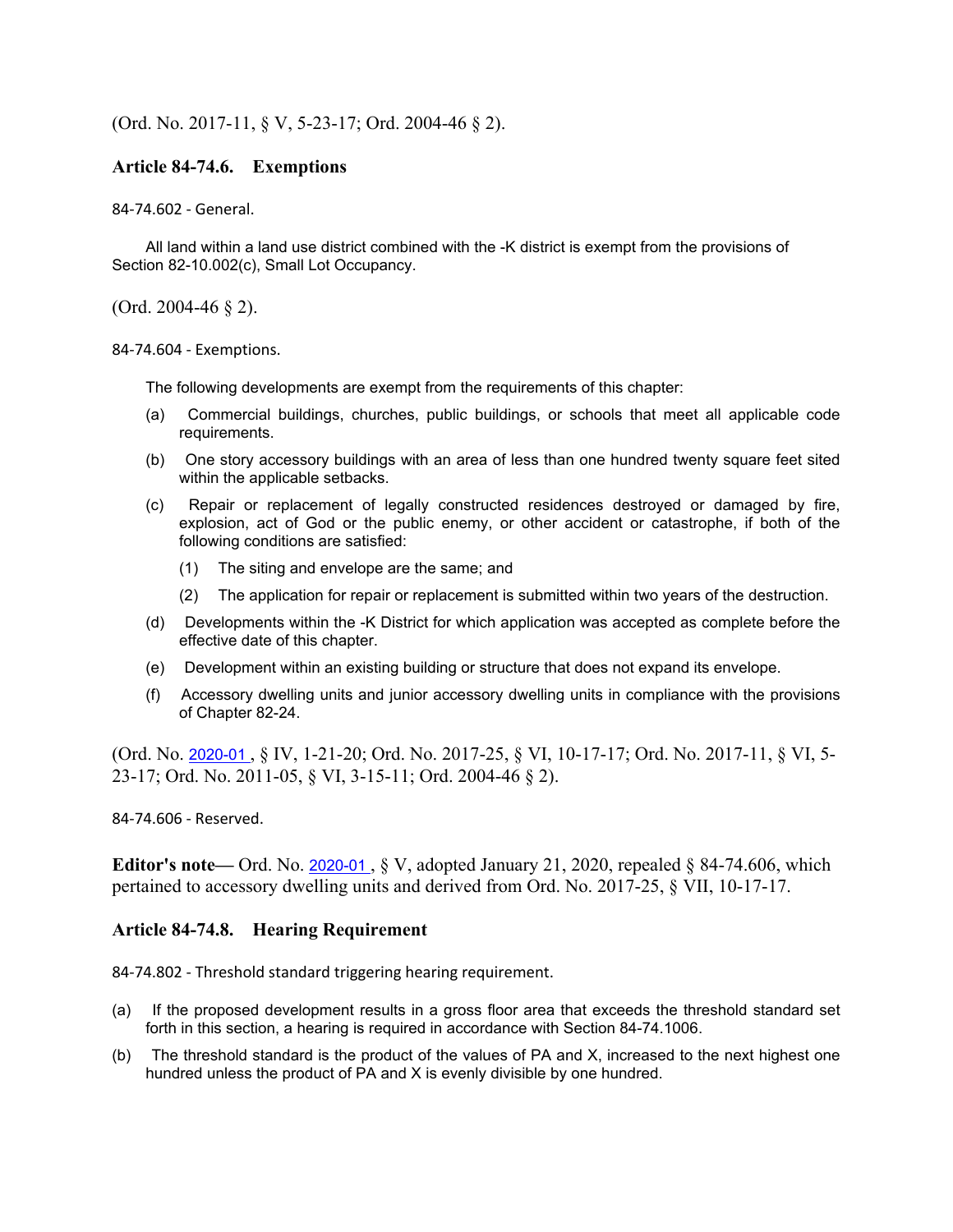- (c) In calculating the threshold standard, the value of PA is the parcel area in square feet. The value of X is determined by one of the following formulas:
	- (1) For parcels with an area of fewer than five thousand square feet, X equals 0.500.
	- (2) For parcels with an area of five thousand square feet or more but fewer than seven thousand square feet, X is calculated by subtracting the product of 0.00005 and PA from 0.750  $[X = 0.750]$ - 0.00005(PA)].
	- (3) For parcels with an area of seven thousand square feet or more but fewer than ten thousand square feet, X is calculated by subtracting the product of 0.00002 and PA from 0.540  $[X = 0.540]$ - .00002(PA)].
	- (4) For parcels with an area of ten thousand square feet or more but fewer than twenty thousand square feet. X is calculated by subtracting the product of 0.000013 and PA from 0.470  $IX =$ 0.470 - 0.000013(PA)].
	- (5) For parcels with an area of twenty thousand square feet or more, X equals 0.220.

(Ord. 2004-46 § 2).

### **Article 84-74.10. Review Procedure**

84-74.1002 - Administrative decision or hearing.

Any application for a permit submitted to the community development department for a building permit for development or expansion of the envelope of a building or structure on a parcel within the -K district that is not exempt under Article 84-74.6 is subject to the review procedure under this article. This article does not exempt an application from any applicable variance requirements of Article 26-2.20.

(Ord. 2004-46 § 2).

84-74.1004 - Notice.

Notwithstanding the provisions of Section 26-2.2104, before the zoning administrator decides any application pursuant to this article, the community development department shall mail or deliver notice of intent to decide the application, pursuant to Government Code Section 65091 and the notice provisions of Section 26-2.2004 of the code. The notice shall state the last day to request a public hearing on the application (which shall be no fewer than thirty-four days after date of mailing), the general nature of the application (including any subdivision exception requested), the review process, and the street address, if any, of the property involved or its legal or boundary description if it has no street address.

(Ord. 2004-46 § 2).

84-74.1006 - Determination of whether hearing is required.

- (a) A public hearing on an application is not required unless:
	- (1) The threshold standards in Section 84-74.802 are exceeded; or
	- (2) A written request for public hearing is filed with the community development department within thirty-four calendar days after the notice is mailed.
- (b) If a public hearing is required, the community development department will schedule a public hearing on the application in accordance with applicable provisions of Chapter 26-2.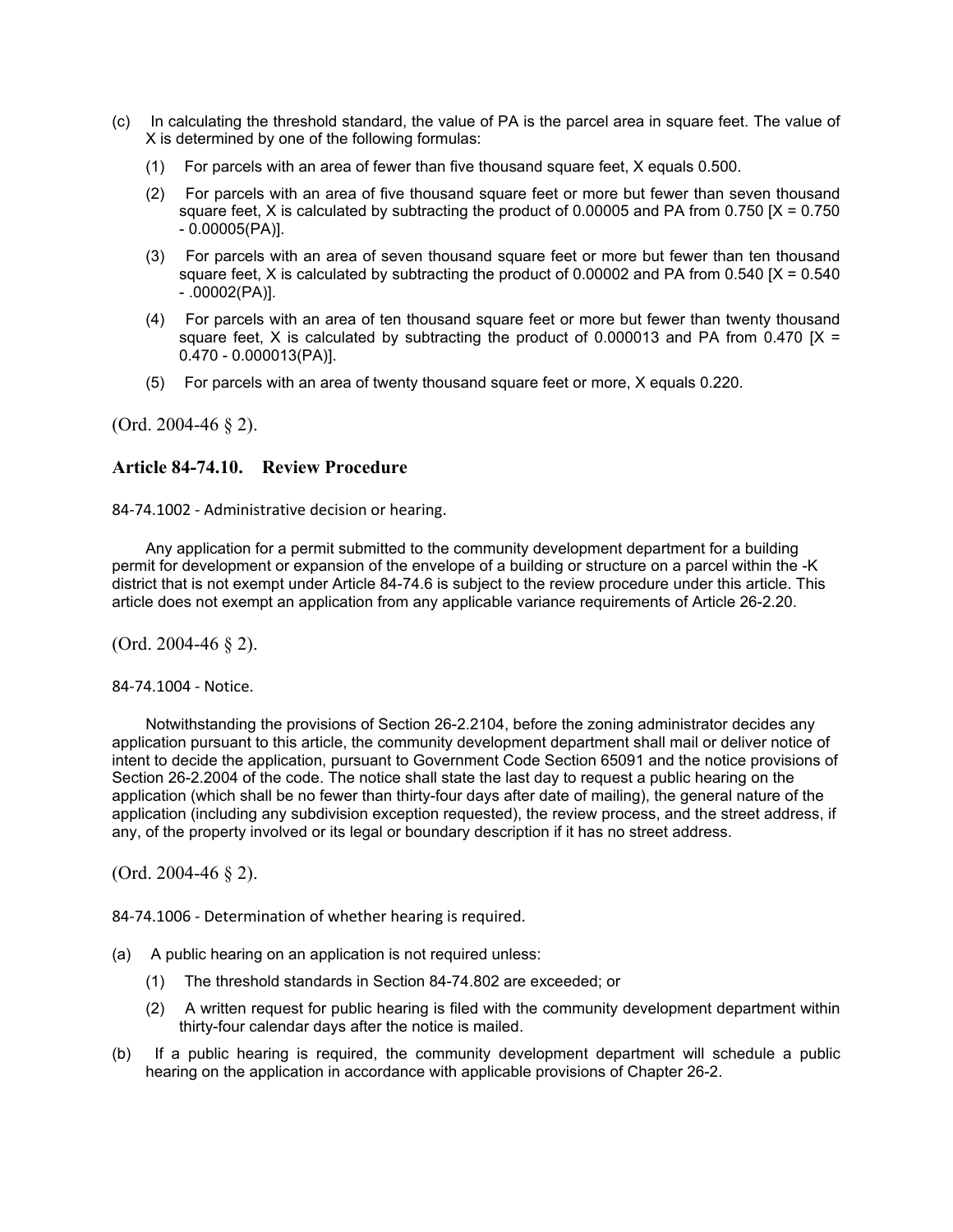(Ord. 2004-46 § 2).

#### **Article 84-74.12. Standards of Consideration**

84-74.1202 - Where no hearing is held.

If a hearing is not required under the provisions of Section 84-74.1006, the application shall be approved.

(Ord. 2004-46 § 2).

84-74.1204 - Where a hearing is held.

If a hearing is held pursuant to the provisions of Section 84-74.1006, the zoning administrator shall consider the application in accordance with the provisions of this article.

(Ord. 2004-46 § 2).

84-74.1206 - Standards of consideration at hearing.

- (a) To ensure the development will promote the values articulated in Section 84-74.204 and promote the general welfare, public health and safety of the community, the zoning administrator shall evaluate siting, size, bulk, building envelope, height, setbacks, relative scale, off-street parking spaces, window placement, artificial lighting, and location of mechanical devices, such as motors, fans and vents. These features of the development shall be evaluated on the basis of their impacts on the neighboring properties, with regard to view protection, obstructions, privacy in living areas, parking, light and solar access, maintaining residential noise levels, and compatibility with the neighborhood with regard to bulk and scale.
- (b) In reaching a decision, the zoning administrator shall apply a standard that balances the following factors: (1) recognizing the rights of property owners to improve the value and enjoyment of their property; (2) recognizing the rights of property owners of vacant lots to establish a residence that is compatible with the neighborhood in terms of bulk, scale and design; (3) minimizing impacts upon surrounding neighbors; (4) protecting the value and enjoyment of the neighbors' property; (5) maintaining the community's property values; (6) maximizing the use of existing interior space; and (7) promoting the general welfare, public health, and safety. Balancing of these factors will not result in the prohibition of development that is compatible with the neighborhood with regard to bulk and scale on parcels that have not been developed.
- (c) To assess solar access impacts, when appropriate, the community development director may require the applicant to provide sun shadow analyses showing the impact of the proposed development on neighboring properties. The review process shall evaluate the impacts in accordance with the purpose and intent of this chapter as set forth in Section 84-74.204(a). The zoning administrator may condition approval of the development by requiring mitigation through design and siting.

(Ord. 2004-46 § 2).

84-74.1208 - Approval.

If the zoning administrator finds that the criteria stated in Section 84-74.1206 and other applicable requirements are satisfied, the zoning administrator may approve the development plan.

(Ord. 2004-46 § 2).